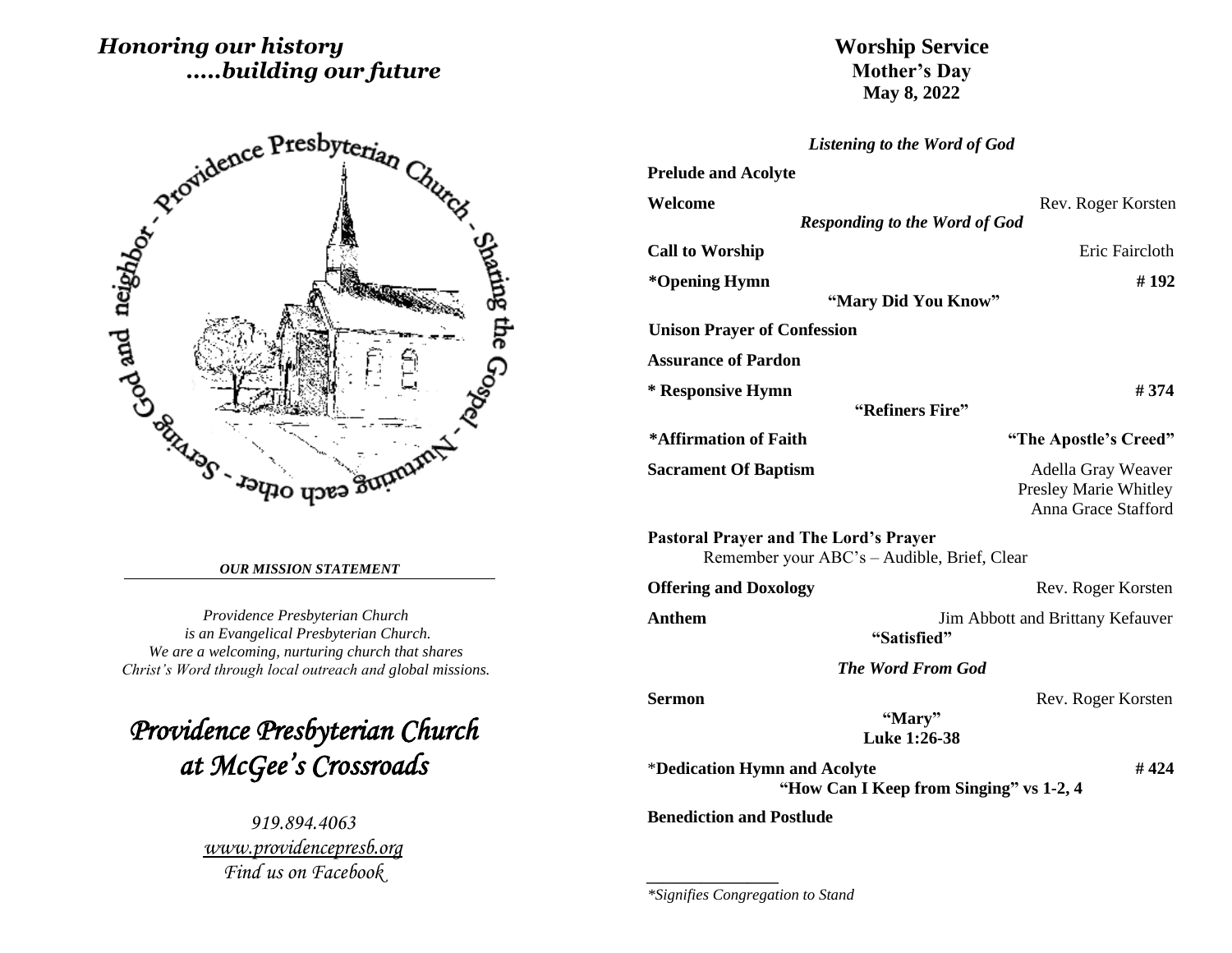## *For safety/security, no exterior doors will be propped open during service and all doors will be locked during the 11:00 am service.*

*The Sanctuary is available during the Sunday Service for you to come and enjoy a live broadcast.*

**The Congregational Care Committee supplies Prayer Shawls** for anyone who may be in need of physical warmth during the Worship Service. Shawls are located in the entrance. *Please leave the used shawl in your chair so it can be cleaned.*

*A Nursery is offered during Worship Services for infants – 3 year olds. Children ages 4 - 5 th grade are invited to attend Children's Worship after the Affirmation of Faith.*

#### *Thank you for placing any discarded bulletins in the blue recycle bin.*

| <b>Weekly Statistics</b> |  |
|--------------------------|--|
|                          |  |

Attendance for Worship May 1 .........................................................100

The Finance Committee is working to transition the Church's accounting to a new system. While this transition is in progress, weekly and monthly reports will be unavailable. Contact me if you have questions about the Church's finances.

Rich Lambert, Financial Elder 580-370-5913

## **PRAYER LIST OF JOYS AND CONCERNS**

**JOYS:** Let the peace of Christ rule in your hearts, to which indeed you were called in one body. And be thankful. Colossians 3:15 ESV

### **CONCERNS:**

### **Members of the Providence Family in Long-Term Care: Chic (Charles) Folkman and Marilyn Johnson.**

#### **Persons Living with Cancer, including:**

**Lindsey Barber,** *(Davidsons');* **Scott Barnes, Heather Benson,** *(Christiane Wright);* **Joanne Boyle,** (*Bob Zattiero);* **Lisa Bradshaw***,* **Dede Bumgarner***, (B. Davidson);* **Shepherd Byrd,** *(Brenda Byrd);* **Paula Coates, Willa Bea Coates,** *(A. Benson);* **Pam Denning,** *(Carolyn J.);* **Consuelo Hawkins,** *(Sue Bryant);* **Sylvia Holbrook,** *(C. Johnson)*; **John Husuley,** *(C. Johnson);*  **Teresha McChann,** *(Bob Reed);* **Ryan Newnam, Andrew S.**, *(Sonderfan);*  **Carol Sawyer,** *(Ray Sawyer);* **Thomas Stephenson,** *(Haley Jones);* **Mike Stropich,** *(Shawn & Rev. Nadia).*

#### **Persons with Ongoing Health Concerns, including:**

**Debbie Bender and John***, (M. Lambert);* **Dean Benson,** *(Beck);* **Heidi Berggren and Family,** *(Doug S.);* **Worth Bowman, Ronnie Boyd,** *(M. Lambert);* **Evelyn Burdette, Joey Crocker, Junior Cassidy,** *(E. Newnam);* **Sherita Collier,** *(Pam Collier);* **Don Cox's father,** *(Chas & Brittany Davidson);* **Ricky Denning, Paula Elliott,** *(S. Bryant);* **Norma & Charles Evans,** *(C. Johnson);* **Chic & Mary Lou Folman, Pat Forren; Ronda Fullenkamp,** *(Rick & Margie Taylor);* **Brian Guy,** *(Patsy Bowman);* **Willie Hardison,** *(Carol Sawyer);* **John Harris,** (*A. Jones)*; **Karen Brian Johnson,**  (*Don Dupree);* **Tonya Johnson,** *(EPC, Galatia PC);* **Jordan Kefauver,** *(B. Jones);* **Becky Kleaver, Harley Kremer***, (Andrea Jones);* **Cathy Maddux, Ray Manuel,** *(Nadine Reed);* **Bill Massey,** *(Bob Reed);* **Ken McGee***, (A. Benson);* **Elsie Nederhoff,** *(L. Roberts);* **Daphne Noles***,* **Mary Tyler Nordan***, (Nordans);* **David Penny,** *(A. Nelms);* **Ed & Lou Penny, Mary Powell, Caleb Reese,** (*A. Jones);* **Lycia Reese,** *(A. Jones);* **Jim Ricker,** *(Newnams);* **John Rogers***,* **Peggy Smith,** *(J. Mott);* **Mitch Sonderfan***, (D. Sonderfan);* **Southers, Ann K. Stephenson, Joseph Stewart,** *(Kathy Wood);* **Charles Tadlock,** *(P. Collier);* **Jean Yeager,** *(Rich Lambert);***Calvin Younts, Eva Younts,** *(Nadine Reed);* and **Carolyn Zattiero***.*

*Please continue prayers for the Family of Amelia "Bobbie" Langdon.*